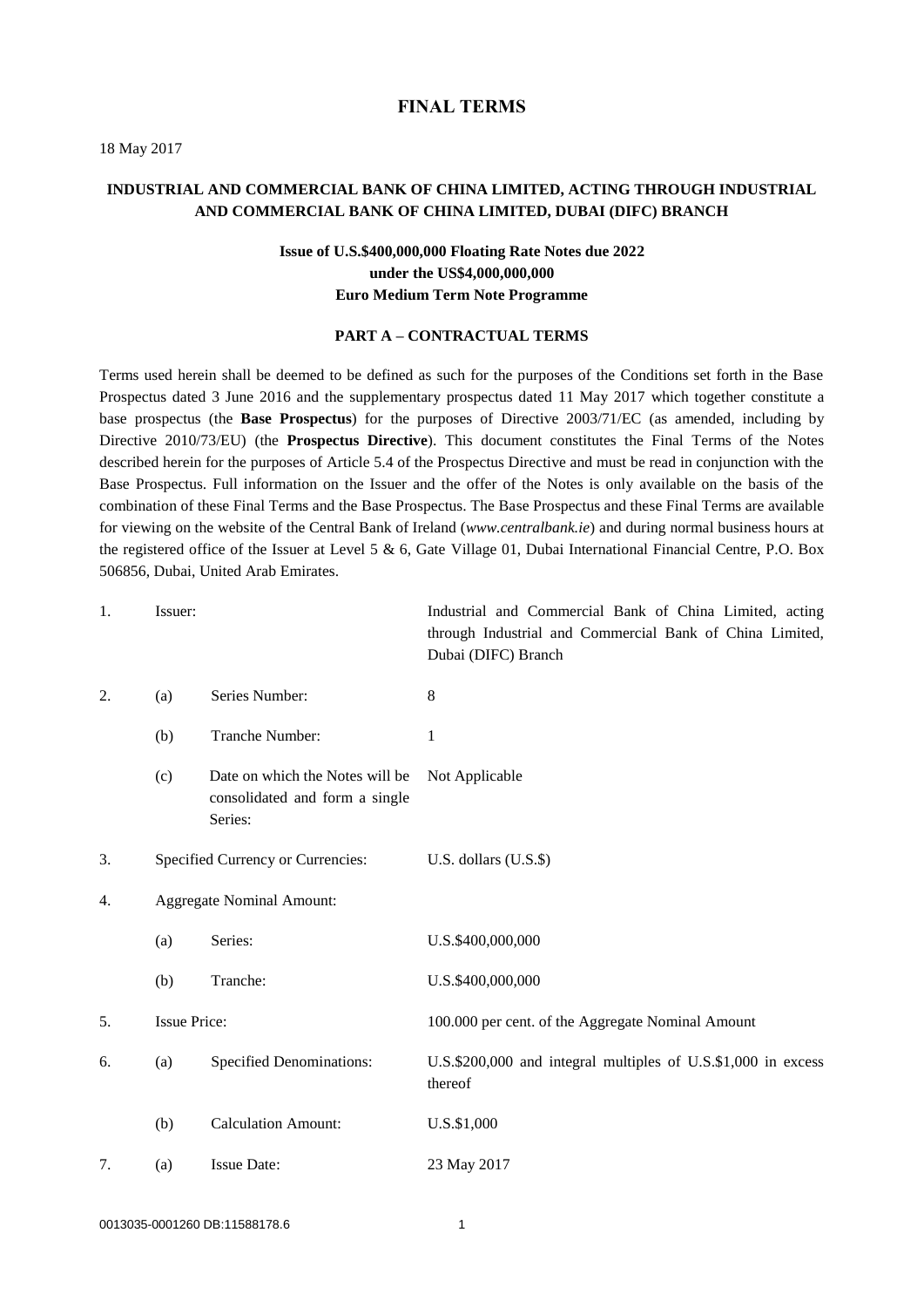|     | (b)                                              | <b>Interest Commencement Date:</b>                                                                                   | <b>Issue Date</b>                                                                                                                                                                                                              |  |  |
|-----|--------------------------------------------------|----------------------------------------------------------------------------------------------------------------------|--------------------------------------------------------------------------------------------------------------------------------------------------------------------------------------------------------------------------------|--|--|
| 8.  | Maturity Date:                                   |                                                                                                                      | Interest Payment Date falling in or nearest to May 2022                                                                                                                                                                        |  |  |
| 9.  | <b>Interest Basis:</b>                           |                                                                                                                      | 3 month USD-LIBOR $+0.87$ per cent. Floating Rate<br>(see paragraph 15 below)                                                                                                                                                  |  |  |
| 10. | <b>Redemption Basis:</b>                         |                                                                                                                      | Subject to any purchase and cancellation or early redemption,<br>the Notes will be redeemed on the Maturity Date at 100 per<br>cent. of their nominal amount                                                                   |  |  |
| 11. | Change                                           | of<br>Interest<br><b>Basis</b><br><b>or</b><br>Redemption/Payment Basis:                                             | Not Applicable                                                                                                                                                                                                                 |  |  |
| 12. |                                                  | Put/Call Options:                                                                                                    | Not Applicable                                                                                                                                                                                                                 |  |  |
| 13. | (a)                                              | Status of the Notes:                                                                                                 | Senior                                                                                                                                                                                                                         |  |  |
|     | (b)                                              | Board<br>Date<br>approval<br>for<br>issuance of Notes obtained:                                                      | 11 May 2017                                                                                                                                                                                                                    |  |  |
|     | PROVISIONS RELATING TO INTEREST (IF ANY) PAYABLE |                                                                                                                      |                                                                                                                                                                                                                                |  |  |
| 14. | <b>Fixed Rate Note Provisions:</b>               |                                                                                                                      | Not Applicable                                                                                                                                                                                                                 |  |  |
| 15. | Floating Rate Note Provisions:                   |                                                                                                                      | Applicable                                                                                                                                                                                                                     |  |  |
|     | (a)                                              | Specified<br>Interest<br>Payment<br>Dates:                                                                           | 23 February, 23 May, 23 August and 23 November in each year<br>from and including 23 August 2017 to and including 23 May<br>2022, subject to adjustment in accordance with the Business<br>Day Convention set out in (b) below |  |  |
|     | (b)                                              | <b>Business Day Convention:</b>                                                                                      | Modified Following Business Day Convention                                                                                                                                                                                     |  |  |
|     | (c)                                              | <b>Additional Business Centre(s):</b>                                                                                | Not Applicable                                                                                                                                                                                                                 |  |  |
|     | (d)                                              | Manner in which the Rate of<br>Interest and Interest Amount is<br>to be determined:                                  | <b>Screen Rate Determination</b>                                                                                                                                                                                               |  |  |
|     | (e)                                              | responsible<br>Party<br>for<br>calculating the Rate of Interest<br>and Interest Amount (if not the<br>Fiscal Agent): | Not Applicable                                                                                                                                                                                                                 |  |  |
|     | Screen Rate Determination:<br>(f)                |                                                                                                                      |                                                                                                                                                                                                                                |  |  |
|     |                                                  | Reference Rate:                                                                                                      | 3 month USD-LIBOR                                                                                                                                                                                                              |  |  |
|     |                                                  | <b>Interest Determination</b><br>$Date(s)$ :                                                                         | Two London business days prior to the commencement of the<br>relevant Interest Period                                                                                                                                          |  |  |
|     |                                                  | Relevant Screen Page:                                                                                                | Reuters page LIBOR01                                                                                                                                                                                                           |  |  |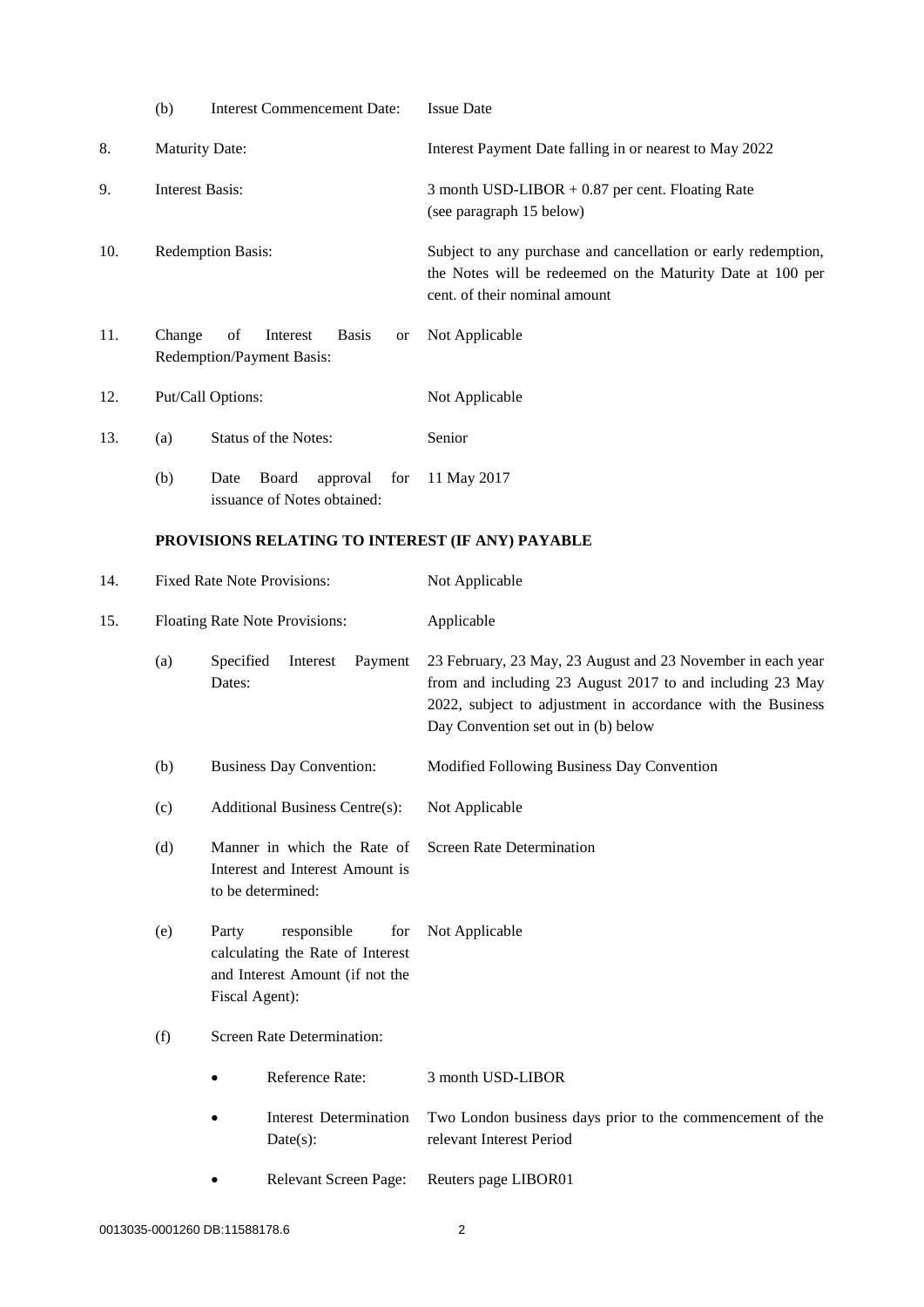|     |                              |                           | <b>Relevant Time:</b>             |                | 11:00 a.m. London time        |
|-----|------------------------------|---------------------------|-----------------------------------|----------------|-------------------------------|
|     |                              |                           | Relevant<br>Centre:               |                | Financial London and New York |
|     | (g)                          |                           | ISDA Determination:               |                | Not Applicable                |
|     | (h)                          | $Margin(s)$ :             |                                   |                | $+0.87$ per cent. per annum   |
|     | (i)                          | Minimum Rate of Interest: |                                   | Not Applicable |                               |
|     | (j)                          |                           | Maximum Rate of Interest:         |                | Not Applicable                |
|     | (k)                          |                           | Day Count Fraction:               |                | Actual/360                    |
| 16. | Zero Coupon Note Provisions: |                           | Not Applicable                    |                |                               |
|     |                              |                           | PROVISIONS RELATING TO REDEMPTION |                |                               |
| 17. | Issuer Call:                 |                           |                                   |                | Not Applicable                |
| 18. | <b>Investor Put:</b>         |                           |                                   |                | Not Applicable                |
|     |                              |                           |                                   |                |                               |

- 19. Final Redemption Amount: U.S.\$1,000 per Calculation Amount
- 20. Early Redemption Amount payable on redemption for taxation reasons or on event of default and/or the method of calculating the same (if required): U.S.\$1,000 per Calculation Amount

## **GENERAL PROVISIONS APPLICABLE TO THE NOTES**

- 21. Form of Notes: Registered Notes: Registered Global Note registered in the name of a nominee of a common depositary for Euroclear and Clearstream, Luxembourg 22. Additional Financial Centre(s): Not Applicable 23. Offshore Renminbi Centre(s): Not Applicable 24. Talons for future Coupons to be attached Not Applicable
- to Definitive Notes in bearer form (and dates on which such Talons mature):

## **THIRD PARTY INFORMATION**

Not Applicable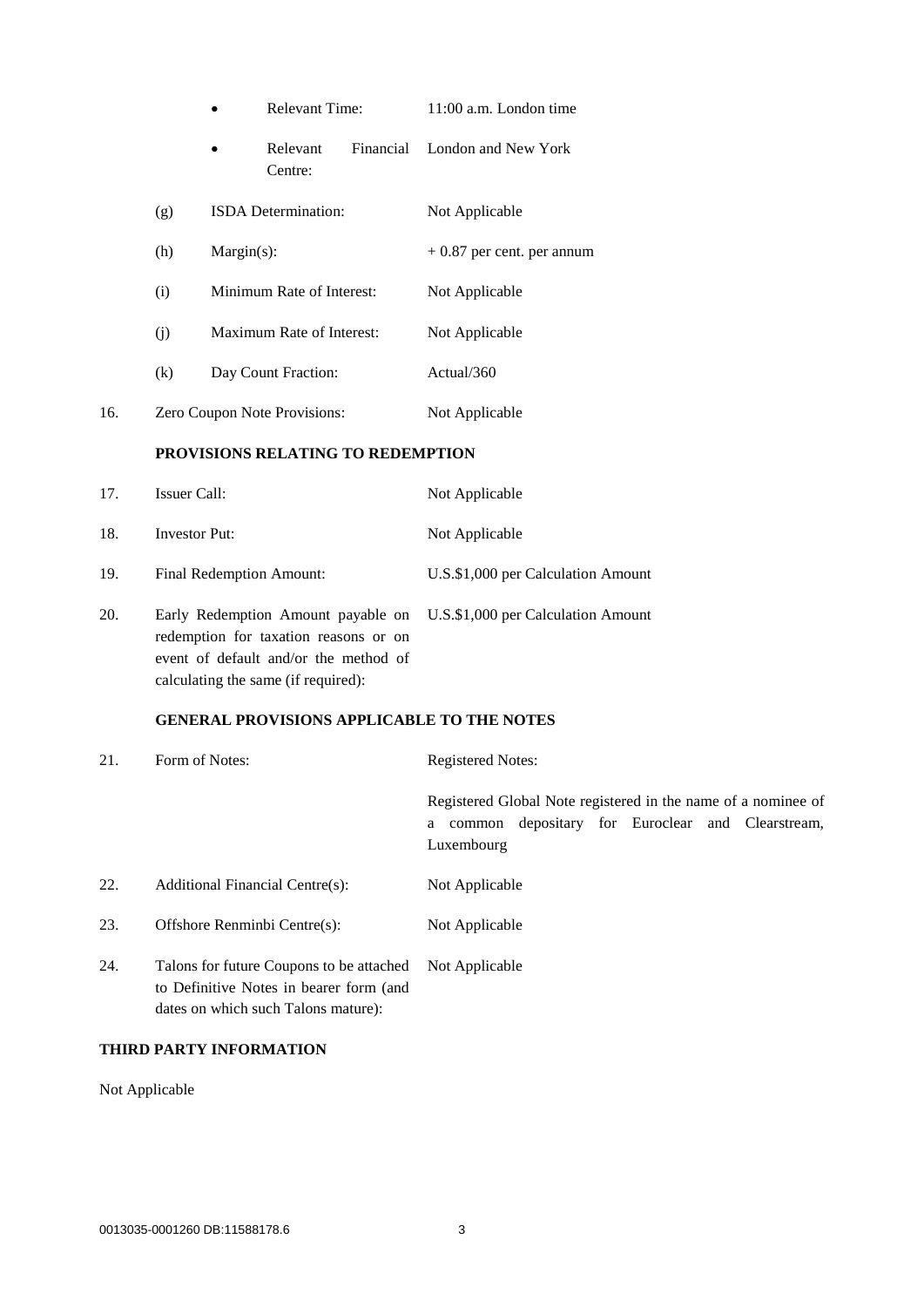Signed on behalf of Industrial and Commercial Bank of China Limited, acting through Industrial and Commercial Bank of China Limited, Dubai (DIFC) Branch

By:

duly authorised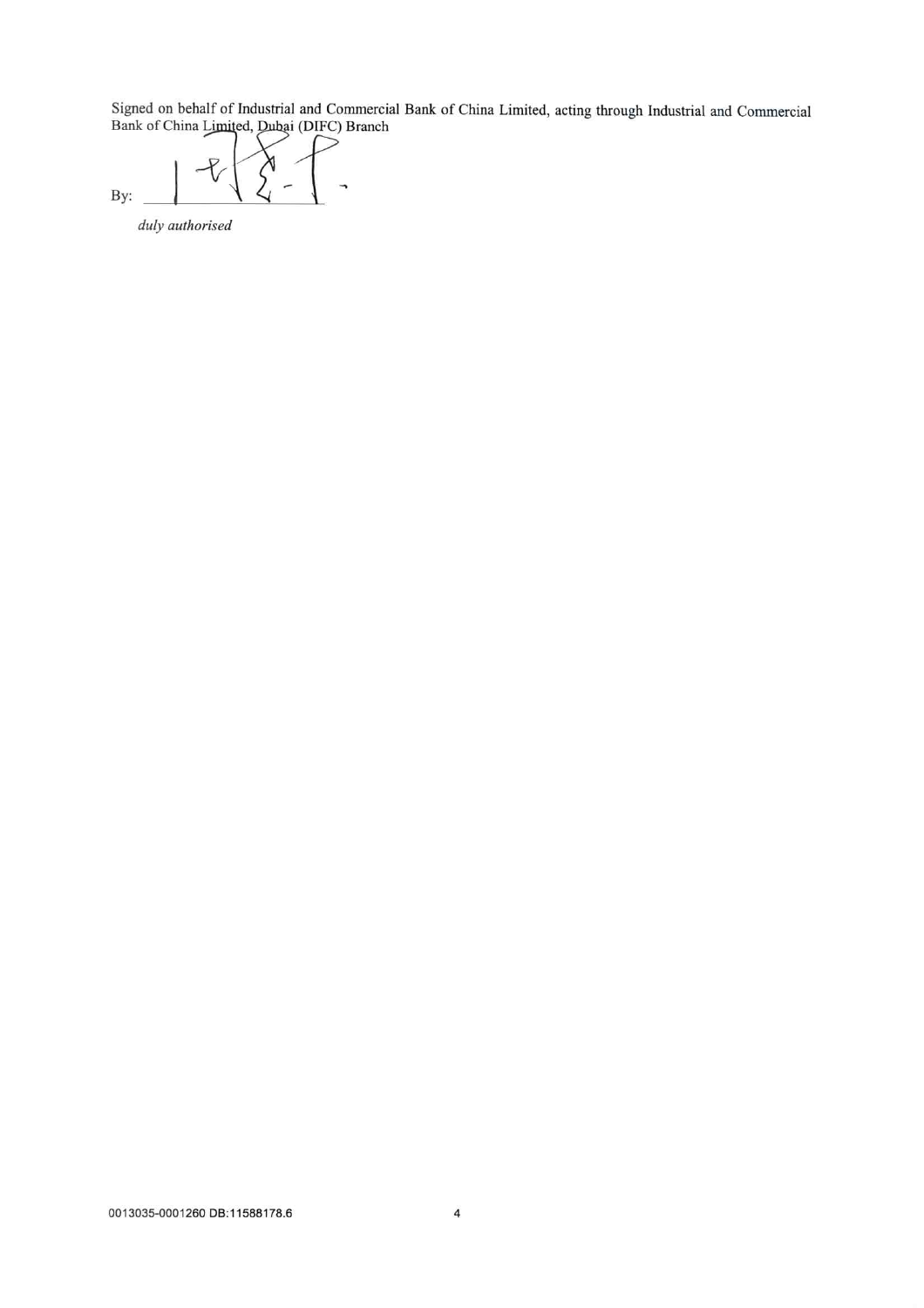#### **PART B – OTHER INFORMATION**

#### **1. LISTING AND ADMISSION TO TRADING**

|    | (a)            | Listing and Admission to trading:                              | Application has been made by the Issuer (or on its<br>behalf) for the Notes to be admitted to trading on the<br>Irish Stock Exchange's Main Securities Market with<br>effect from 23 May 2017 and Nasdaq Dubai with effect<br>from 24 May 2017 and listing on the Official List of the<br>Irish Stock Exchange with effect from 23 May 2017 and<br>the Official List maintained by the Dubai Financial<br>Services Authority with effect from 24 May 2017. |
|----|----------------|----------------------------------------------------------------|------------------------------------------------------------------------------------------------------------------------------------------------------------------------------------------------------------------------------------------------------------------------------------------------------------------------------------------------------------------------------------------------------------------------------------------------------------|
|    | (b)            | Estimate of total expenses related to<br>admission to trading: | Irish Stock Exchange: €600                                                                                                                                                                                                                                                                                                                                                                                                                                 |
|    |                |                                                                | Nasdaq Dubai: U.S.\$2,000                                                                                                                                                                                                                                                                                                                                                                                                                                  |
| 2. | <b>RATINGS</b> |                                                                |                                                                                                                                                                                                                                                                                                                                                                                                                                                            |
|    | Ratings:       |                                                                | The Notes to be issued are expected to be rated A1 by<br>Moody's Investors Service Hong Kong Limited.                                                                                                                                                                                                                                                                                                                                                      |
|    |                |                                                                | Moody's Investors Service Hong Kong Limited is not<br>established in the European Union and has not applied<br>for registration under Regulation (EC) No. 1060/2009<br>(as amended) (the CRA Regulation). The rating of                                                                                                                                                                                                                                    |
|    |                |                                                                | Moody's Investors Service Hong Kong Limited has<br>been endorsed by Moody's Investors Service Ltd. in<br>accordance with the CRA Regulation. Moody's                                                                                                                                                                                                                                                                                                       |
|    |                |                                                                | Investors Service Ltd. is established in the European<br>Union and registered under the CRA Regulation. As                                                                                                                                                                                                                                                                                                                                                 |
|    |                |                                                                | such Moody's Investors Service Ltd. is included in the                                                                                                                                                                                                                                                                                                                                                                                                     |
|    |                |                                                                | list of credit rating agencies published by the European                                                                                                                                                                                                                                                                                                                                                                                                   |
|    |                |                                                                | Securities and Markets Authority on its website in                                                                                                                                                                                                                                                                                                                                                                                                         |
|    |                |                                                                | accordance with the CRA Regulation. The European                                                                                                                                                                                                                                                                                                                                                                                                           |

# **3. INTERESTS OF NATURAL AND LEGAL PERSONS INVOLVED IN THE ISSUE**

Save for any fees payable to the Managers, so far as the Issuer is aware, no person involved in the issue of the Notes has an interest material to the offer. The Managers and their affiliates have engaged, and may in the future engage, in investment banking and/or commercial banking transactions with, and may perform other services for, the Issuer and its affiliates in the ordinary course of business.

**4. YIELD** Not Applicable

Securities and Markets Authority has indicated that ratings issued in Hong Kong which have been endorsed by Moody's Investors Service Ltd. may be used in the

EU by the relevant market participants.